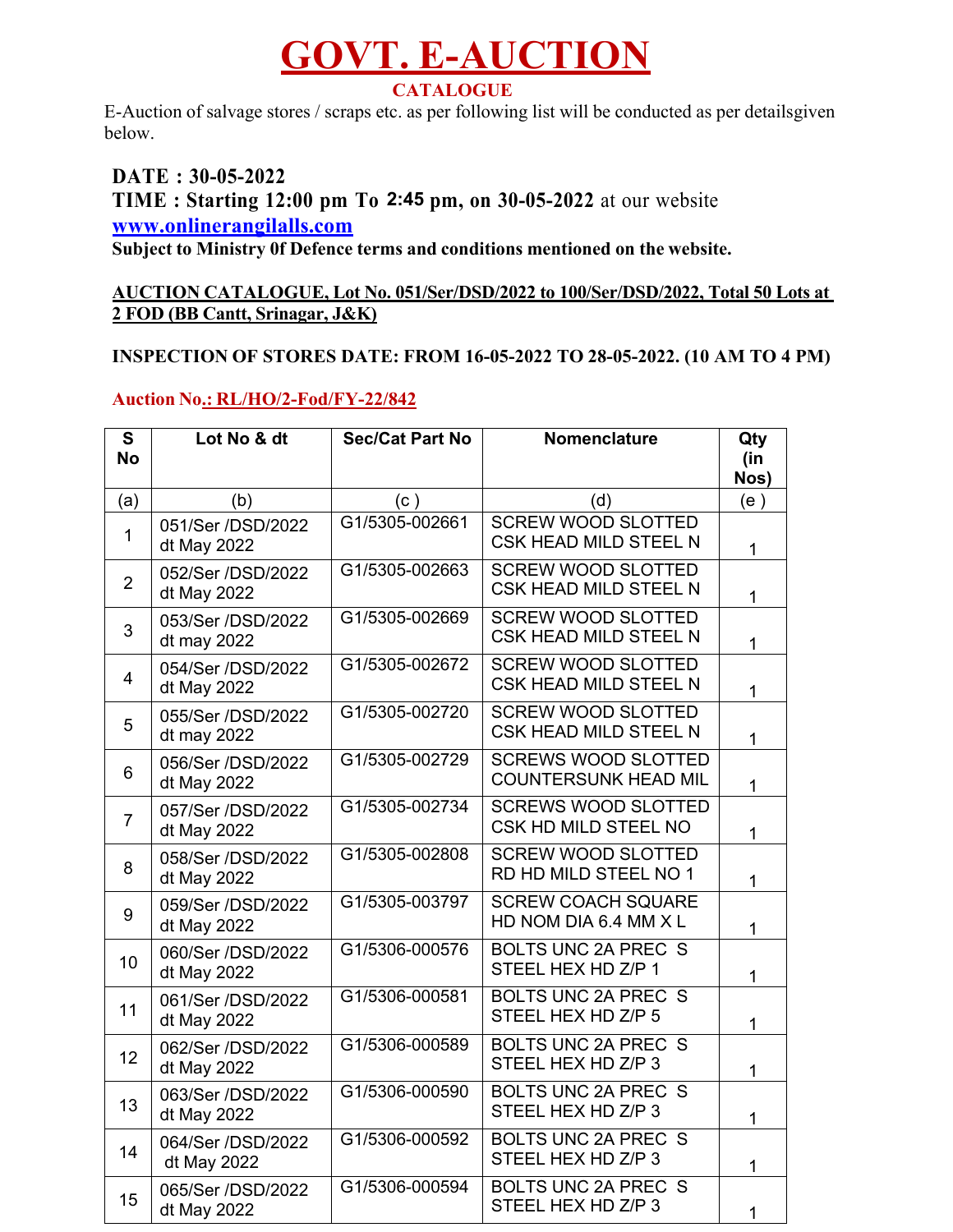| 16 | 066/Ser /DSD/2022<br>dt May 2022 | G1/5306-000602 | BOLTS UNC 2A PREC S<br>STEEL HEX HD Z/P 7                           | 1   |
|----|----------------------------------|----------------|---------------------------------------------------------------------|-----|
| 17 | 067/Ser /DSD/2022<br>dt May 2022 | G1/5306-000604 | BOLTS UNC 2A PREC S<br>STEEL HEX HD Z/P 7                           | 1   |
| 18 | 068/Ser /DSD/2022<br>dt May 2022 | G1/5306-000608 | <b>BOLTS UNC 2A PREC S</b><br>STEEL HEX HD Z/P 7                    | 1   |
| 19 | 069/Ser /DSD/2022<br>dt May 2022 | G1/5306-000612 | BOLTS UNC 2A PREC S<br>STEEL HEX HD Z/P 1                           | 1   |
| 20 | 070/Ser /DSD/2022<br>dt May 2022 | G1/5306-000616 | <b>BOLTS UNC 2A PREC S</b><br>STEEL HEX HD Z/P 1                    | 1   |
| 21 | 071/Ser /DSD/2022<br>dt May 2022 | G1/5306-000634 | BOLTS UNF 2A PREC S<br>STEEL CSK HD Z/P 1                           | 1   |
| 22 | 072/Ser /DSD/2022<br>dt May 2022 | G1/5306-000644 | BOLTS UNF 2A PREC S<br>STEEL CSK HD Z/P 5                           | 1   |
| 23 | 073/Ser /DSD/2022<br>dt May 2022 | G1/5306-000650 | BOLTS UNF 2A PREC S<br>STEEL CSK HD Z/P 5                           | 1   |
| 24 | 074/Ser /DSD/2022<br>dt May 2022 | G1/5306-000653 | <b>BOLTS UNF 2A PREC S</b><br>STEEL CSK HD Z/P 5                    | 1   |
| 25 | 075/Ser /DSD/2022<br>dt May 2022 | G1/5306-000659 | <b>BOLTS UNF 2A PREC S</b><br>STEEL CSK HD Z/P 3                    | 1   |
| 26 | 076/Ser /DSD/2022<br>dt May 2022 | G1/5306-000660 | BOLTS UNF 2A PREC S<br>STEEL CSK HD Z/P 3                           | 1   |
| 27 | 077/Ser /DSD/2022<br>dt May 2022 | G1/5306-000671 | BOLTS UNF 2A PREC S<br>STEEL CSK HD Z/P 7                           | 1   |
| 28 | 078/Ser /DSD/2022<br>dt May 2022 | G1/5306-000675 | BOLTS UNF 2A PREC S<br>STEEL CSK HD Z/P 7                           | 1   |
| 29 | 079/Ser /DSD/2022<br>dt May 2022 | G1/5306-000678 | <b>BOLTS UNF 2A PREC S</b><br>STEEL CSK HD Z/P 7                    | 1   |
| 30 | 080/Ser /DSD/2022<br>dt May 2022 | G1/5306-000681 | BOLTS UNF 2A PREC S<br>STEEL CSK HD Z/P 1                           | 224 |
| 31 | 081/Ser /DSD/2022<br>dt May 2022 | G1/5306-000699 | BOLTS UNF 2A PREC S<br>STEEL CSK HD Z/P 5                           | 1   |
| 32 | 082/Ser /DSD/2022<br>dt May 2022 | G1/5306-000708 | <b>BOLTS METRIC B/S CUP</b><br>HD SQ NECK U/M HEX                   | 1   |
| 33 | 083/Ser /DSD/2022<br>dt May 2022 | G1/5306-000713 | <b>BOLTS METRIC B/S CUP</b><br>HD SQ NECK U/M HEX                   | 1   |
| 34 | 084/Ser /DSD/2022<br>dt May 2022 | G1/5306-000725 | <b>BOLTS METRIC BLACK</b><br><b>STEEL CUP HEAD</b><br><b>SQUARE</b> | 1   |
| 35 | 085/Ser /DSD/2022<br>dt May 2022 | G1/5306-000733 | <b>BOLTS METRIC B/S CUP</b><br>HD SQ NECK U/M HEX                   | 129 |
| 36 | 086/Ser /DSD/2022<br>dt May 2022 | G1/5306-000739 | <b>BOLTS METRIC B/S CUP</b><br>HD SQ NECK U/M HEX                   | 1   |
| 37 | 087/Ser /DSD/2022<br>dt May 2022 | G1/5306-000748 | <b>BOLTS METRIC B/S CUP</b><br>HD SQ NECK U/M HEX                   | 1   |
| 38 | 088/Ser /DSD/2022<br>dt May 2022 | G1/5306-000755 | <b>BOLTS METRIC B/S CUP</b><br>HD SQ NECK U/M HEX                   | 28  |
| 39 | 089/Ser /DSD/2022<br>dt May 2022 | G1/5306-000758 | <b>BOLTS METRIC B/S CUP</b><br>HD SQ NECK U/M HEX                   | 1   |
| 40 | 090/Ser /DSD/2022<br>dt May 2022 | G1/5306-000774 | <b>BOLTS METRIC B/S CUP</b><br>HD SQ NECK U/M HEX                   | 1   |